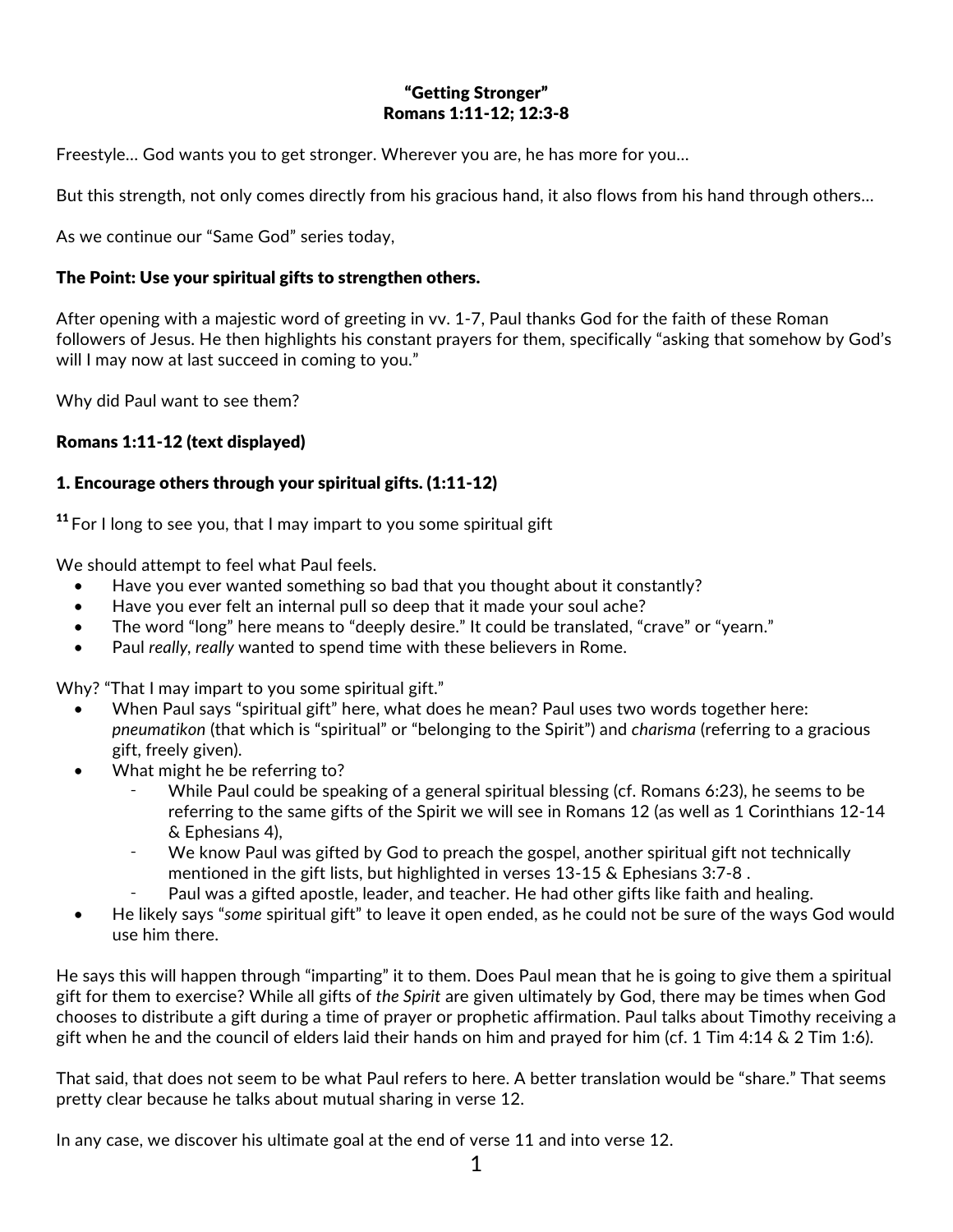"to strengthen you— that is, that we may be mutually encouraged by each other's faith, both yours and mine."

Recognizing our weakness is actually a place of freedom. It's okay to be weak. It's okay to feel like you don't have what it takes (Moms).

- God knows we are weak. That's why he wants to give us his strength. That's why he wants us to strengthen one another. Life is hard. Ministry is hard. These Romans Christians were under persecution. They needed encouragement!
- To encourage someone is to come along side them, to speak words of life, to embody Christ in such a way that experienced a strengthening in their souls. Encouragement actually pours courage and confidence into us.
- That's what spiritual gifts do! They strengthen and encourage people.

But I love how Paul says, "this is a mutual thing." You're going to be encouraged, but I'm also going to be encouraged! Look at the end of verse 12. He emphasizes *their* faith, listing it first: "that we may be mutually encouraged by each other's faith, *both YOURS and mine*."

Consider Paul's attitude and expectation.

- His attitude: I'm coming to give. I'm coming to bless somebody. I'm coming to offer help and strength.
	- We all tempted to constantly put ourselves first. You've experienced our culture's consumeristic mindset creeping into our faith journey.
	- ⁃ What would happen if we all showed up on Sunday, at Groups, around lunch tables and in the workplace saying: "I'm coming to give!"?
	- ⁃ God gave you gifts to share them, liberally and frequently!
	- That was his attitude. What was..
- His expectation: You've got something for me! I need to be strengthened by you! Encouragement will be a two-way street. If this does not highlight the truth that God can and wants to use anyone in the life of anyone, I don't know what does?!
	- Paul knew these everyday followers of Jesus were going to bring him spiritual strength and spiritual benefit through their faith and their gifts.
	- He is saying the work of the Spirit is equally present in these Roman Christians.
	- Think of the person whose walk with God you respect the most. If you were to spend time with them, your faith and gifts hold the potential to strengthen them!
	- This is the beauty of the church. There is a reciprocity, a mutuality, a constant, ever-flowing exchange of strength as we spend time together, centered around a common faith, in a common Lord.

I love how George Knight puts it: "We need to see the church not in terms of greater or lesser members but as a mutual-enhancement society in which every person is servant and teacher to each of the others."

Consider how you're serving others!

We keep each other going! So many people, including pastors are disconnecting, even dropping out of the race… We have to strengthen one another.

# Romans 12:3-8 (text displayed)

# 2. Serve others with humility through God's grace. (12:3-8)

Paul was always talking about grace. Everything in our lives is a result of God's grace!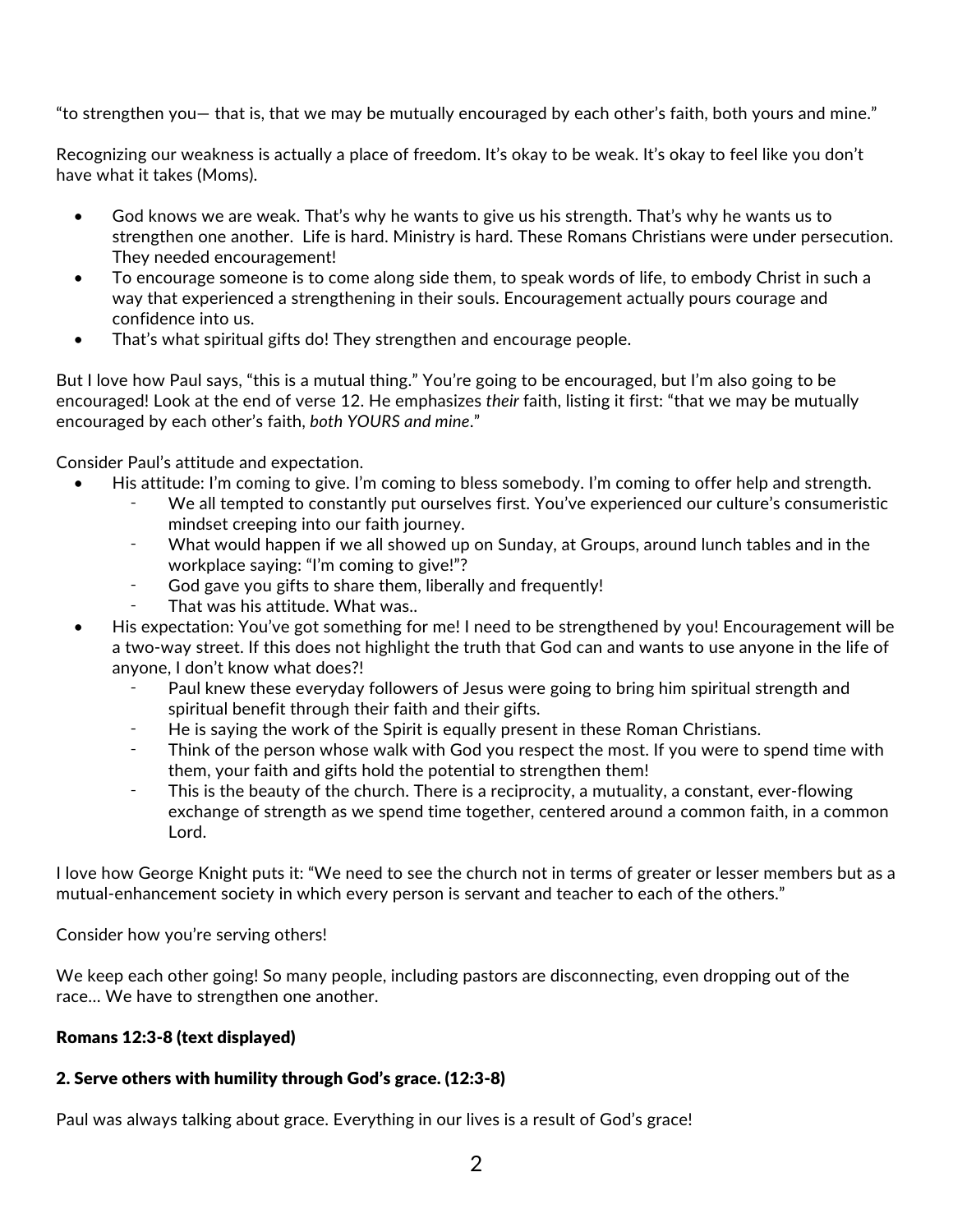He moves immediately to what grace looks like as they serve together. First…

1) We serve with humility.

- He says we should think about ourselves with "sober judgment, not more highly than we ought to think."
- An accurate view of the person in the mirror is delivered not by looking in the mirror but by looking up to God!
	- God is the giver of our salvation (Romans 1-11).
	- ⁃ God is the giver of every spiritual gift.
	- God is even the giver of our faith to exercise those gifts. That's the end of verse 3: "each according to the measure of faith that God has assigned."
- This brings us to the second truth I want you to see...

2) Everything act of service is an act of faith.

- After Paul speaks of the measure of faith God assigns, he immediately talks about how God has gifted us differently.
- That's why I believe verse 3 addresses how we serve. We serve in faith!
- When we serve depending on God to work in the moment of opportunity! We all have different levels of faith, but all of our faith is a gift from God. Even the same person will experience different varying measures of faith on different days.
- This dispels the myth, as Pastor Reddy pointed out last week, that spiritual gifts are static, always operating with the same level of intensity and strength. God's work in us and through us is dynamic! That's why we seek to continually be filled with the Holy Spirit (Ephesians 5:18)

As we recognize God's grace, the goal is that we would step out in faith and use our gifts! Like Peter in 1 Peter 4:10-11, Paul is saying, "Don't let your gifts get dusty!! Serve with everything you've got! Watch your faith get stronger! Watch the exercise of your gifts become more effective!"

Paul then goes on to name some of the ways God gifts his people in verses 6-8.

Remember, this not an exhaustive list. These are just some of the ways God gifts his people to strengthen others. Just as we looked at APEST gifts and speaking and serving gifts, we are going to look at even more gifts in the coming weeks. Today, I want to make sure we understand prophecy, service, teaching, exhortation, giving, leadership, and mercy.

# Spiritual Gifts (Romans 12:6-8)

- Prophecy: speaking a message given spontaneously from God
	- Prophets speak words of life God gives on the spot.
	- Sometimes these are words relevant to that precise moment. Sometimes they are words that address the future. At all times, they are expressions of God's knowledge of us and HIS LOVE FOR US!
	- Often times, prophetic words come during or in the form of prayer. Many times in the past, on Sundays or in small groups, people have sensed things, heard things, seen things from the Lord that spoke directly and so specifically to a person that they walked away and said: "I know that's from God!" I heard another testimony like this from one of our Community Groups last week!
	- ⁃ Paul says, when we prophesy we should do so in "proportion to our faith," by which I think the means, in proportion to the confidence and assurance that what we say is truly from God. (Storms, 284) That's why it's often helpful for prophets to preface their words with, "I believe God wants me to share this with you…"
	- ⁃ In any case, the person or group of people who receive it, must weigh it and prayerfully discern if it is accurate and how God wants to strengthen them through it. 1 Thessalonians 5:20-21 says, "Do not despise prophecies, but test everything; hold fast what is good."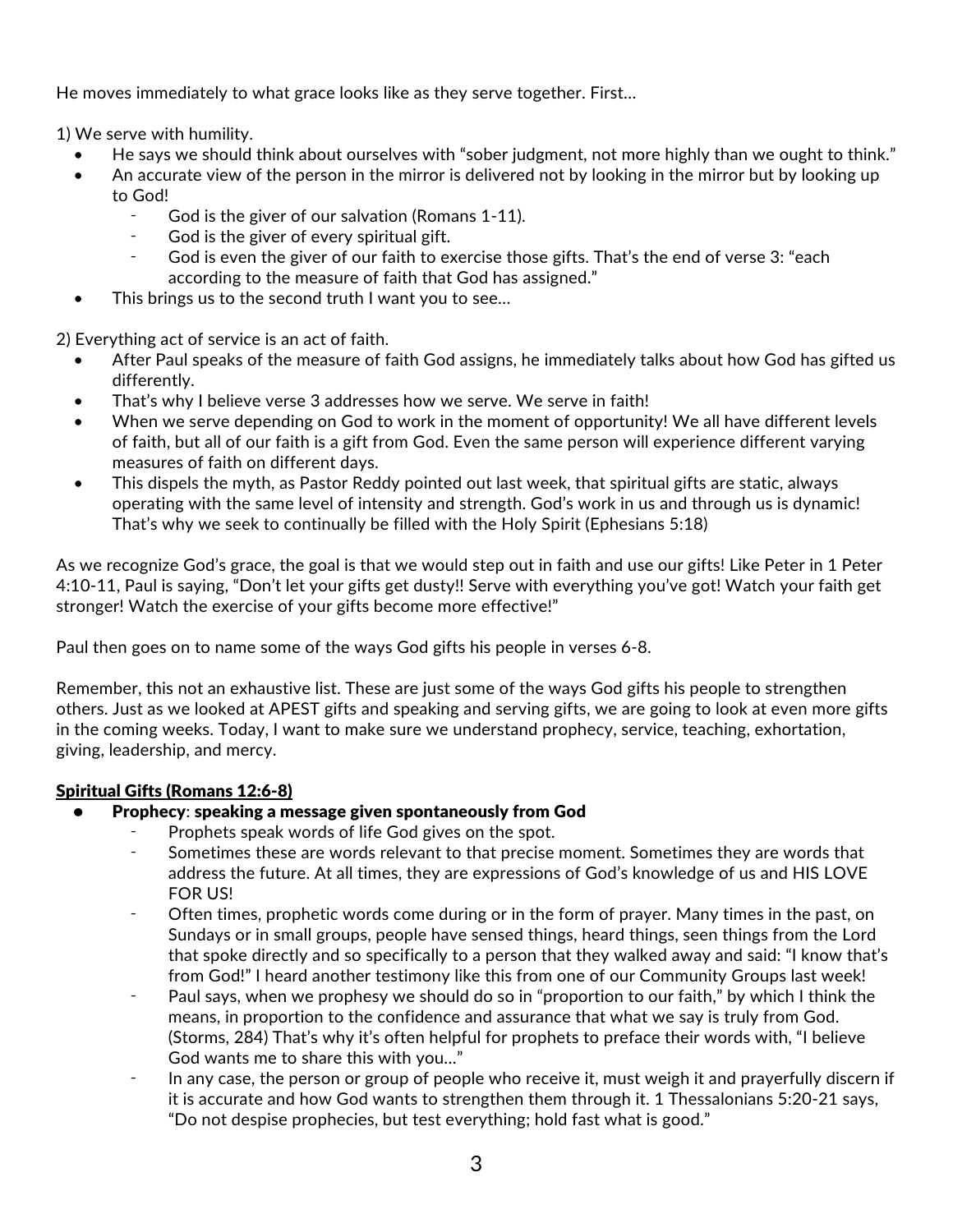### Service: giving time and energy to meet the needs others

- When you see people sacrifice their time with joy...
- ⁃ When you see people move quickly to meet needs around them..
- When you see people show up, break a sweat, but not desire an ounce of credit...
- YOU MIGHT BE WATCHING someone with the gift of service.
- Our church is loaded with servants, people like our Venue Team Director Tim Tran, who embodies the words of Jesus, "The Son of Man did not come to be served but to serve!"
- ⁃ If you love to give of your time and energy to meet the needs of others, you might have the gift of service.

#### • Teaching: explaining God's truth with clarity and relevance

- Teachers take words, concepts, and lessons and communicate them in a way people understand.
- ⁃ Teachers also help people see why it matters.
- ⁃ They reflect Jesus as he explained the words of Scripture and told parables, "The kingdom of heaven is like… the kingdom of God is like…"
- ⁃ I think about Emma Lombard, one of our members who pursued theological education so that she could grow in her walk with God and serve more effectively in the life of our church. Every summer she leads a Women's Bible Study and teaches with excellence (there's another one starting in a few weeks!). But it's not just there… she loves to teach in one on one settings and bring her insights into Community Group. Thank you, Emma, and many women and men like you! (It's not just the pastors who teach!)

### • Exhortation: urging people toward God's path

- Those with the gift of exhortation are great encouragers. In fact, some translations translate this word as "encouragement." But exhortation is encouragement with a sense of urgency.
- They passionately urge people to live what they know to be true.
- Pastor Steve Agboola, who we sent to Springfield to start a new church, has the gift of encouragement or exhortation. It's hard to think of a time you're around Steve when he's not lovingly urging people to follow God's path for their lives!

#### • Giving: sharing material resources to meet needs

- This can certainly include money, but it's not limited to financial resources.
- ⁃ Givers share money and whatever they have, as Paul says, "with generosity."
- Those with the gift of giving would gladly give you the shirt off their back.
- They willingly make sacrifices so that others have what they need!
- I'm not going to name names, but I can think of two different people in our church with the gift of giving. It chokes me up because one is quite wealthy and one lives on the other end of the economic spectrum, but God's heart is equally thrilled when he sees them do what they do!

#### Leadership: influencing others toward a common vision

- Leaders see a preferred path ahead. They not only have a sense of where people need to go but the passion to communicate that vision in a compelling way.
- Leaders love to include others. They know how to build teams, invite people in, build confidence in the strategic mission God has given us.
- ⁃ I think about Jesus empowering the 72 in Luke 10, not only giving them a vision of the kingdom, not only speaking words of confidence into their hearts, but then affirming them and giving them an even bigger vision when they returned about the kingdom advance (Satan falling like lightning) but even more that this was all about growing closer with God (Nevertheless, do not rejoice that the demons are subject to you, but rejoice that your names are written in heaven."
- Mercy: offering compassionate help to those suffering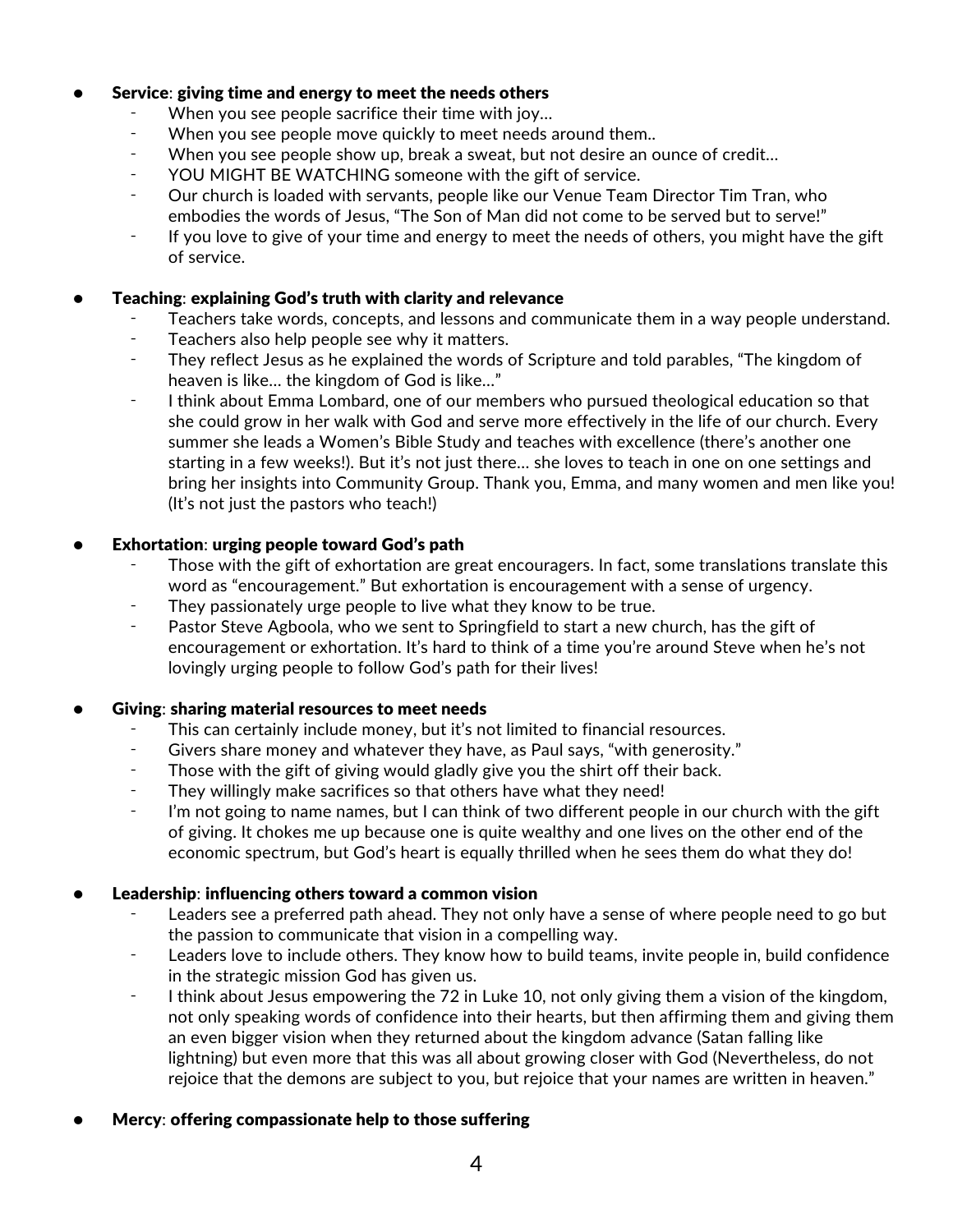- ⁃ Last week, we commissioned our foster care team who care for children in need. I'm sure many of them have the gift of mercy.
- Like the Good Samaritan, people with the gift of mercy feel such a deep level of compassion that it moves them to action. It moves them to go the extra mile. It moves them to speak up for others in need.
- I think about many in our church, who speak up for the unborn. They understand every life, from the moment of conception to our dying breath, is a gift from God.
- There are many others in our church working in the ministries of food insecurity and racial justice. They are people who care for refugees, the homeless, and those battling addiction.

Do you see how important it is to be a church FULL OF EMPOWERED PEOPLE GIFTED BY GOD FOR THE GOOD OF OTHERS?

We need prophets and servants and teachers and exhorters, and givers, and leaders, and people loaded with compassion to not only meet needs but also set an example to the rest of us. Why? We all have the opportunity to speak words of life and give and encourage and show mercy!

I'm so thankful for the ways my mother poured these qualities into me. I'm so thankful for how Marsha and the mothers of our church teach, lead, encourage, give, and extend mercy.

Somebody look at a MOM and say, "You got ALL seven!"

Ok, that is likely untrue!

# Tool: "Three Answers & Actions for Discovering Your Gifts"

This simple tool flows from the conviction that gifts are best discovered by serving in community over time. While "Spiritual Gifts Tests" can help people consider their gifts through a series of questions, we believe serving in community over time is an essential and more helpful approach.

# Answer Three Questions

When you serve…

- 1. … How are you particularly effective? (Fruitfulness)
- 2. … What are your passionate about? (Fulfillment)
- 3. … When do others recognize and point out God's grace in you? (Affirmation)

# Take Three Actions (and Journal them for Reflective Learning)

- 1. Pray: Ask God to reveal how he has gifted you. Ask him to empower you the gifts you already recognize. What gift(s) do you desire? Ask!
	- Journal through this: write out prayers (short or long). Record how God is speaking to you by his Spirit throughout the week
- 2. Serve: We will not know if we possess specific gifts, if we do not consistently step out and serve in those ways. Experience through trial and error often provides great clues.
	- Record at least three ways you served others in the home, church, and city. Use the three questions as a framework for reflection: (When you served…) Were you effective in building up the body of Christ? Did it flow from a place of passion? Did you experience any affirmation (verbal or nonverbal)?
- 3. Live in Community: Pray, serve, discuss, reflect, and discern with others (DG, CG, etc), especially those demonstrating godly wisdom and counsel in this area.
	- Ask others: How have you discovered gifts? Are there particular gifts you believe I might possess? What might it look like to explore the ways God has gifted us together?